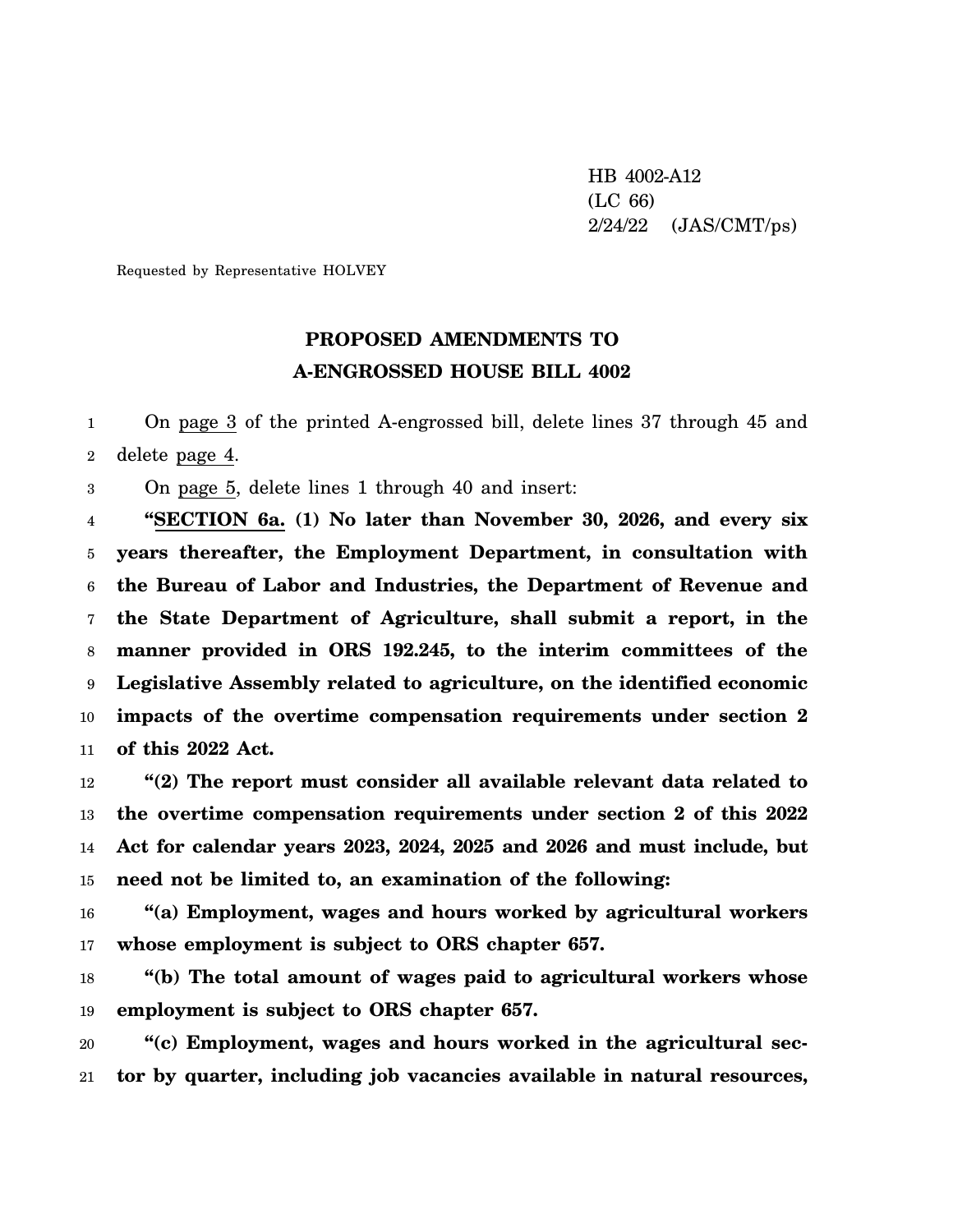1 **by quarter.**

2 3 **"(d) Employment, wages and hours worked, separated by size of employer and agricultural sector.**

4 5 **"(e) Recent national and regional trends related to the agricultural workforce, including wages, employment and labor costs.**

6 7 8 9 10 11 **"SECTION 6b. The division of the Oregon Department of Administrative Services that serves as the office of economic analysis shall include in the economic forecast for a biennium any available relevant economic and wage data that relates to the agricultural economy in this state as impacted by the operation of sections 2 and 8 of this 2022 Act.**

12 13 14 15 16 17 18 19 20 **"SECTION 6c. No later than September 30, 2022, the State Department of Agriculture and the Oregon Business Development Department shall make recommendations for legislation to a regular or interim committee of the Legislative Assembly related to agriculture regarding available options for establishing a grant program, loan program or lending program to which \$10 million will be allocated for the purpose of providing financial assistance to employers to mitigate the costs associated with compliance with the overtime compensation requirements under section 2 of this 2022 Act.**

21 22 **"SECTION 7. Sections 8 to 11 of this 2022 Act are added to and made a part of ORS chapter 315.**

23 24 **"SECTION 8. (1) As used in this section and sections 9 and 10 of this 2022 Act:**

25 26 **"(a) 'Agricultural worker' has the meaning given that term in section 1 of this 2022 Act.**

27 28 29 **"(b) 'Eligible employer' means an employer doing business in 2017 North American Industry Classification System code 111, crop production, or code 112, animal production and aquaculture.**

30 **"(c) 'Full-time equivalent employee' means an employee or a com-**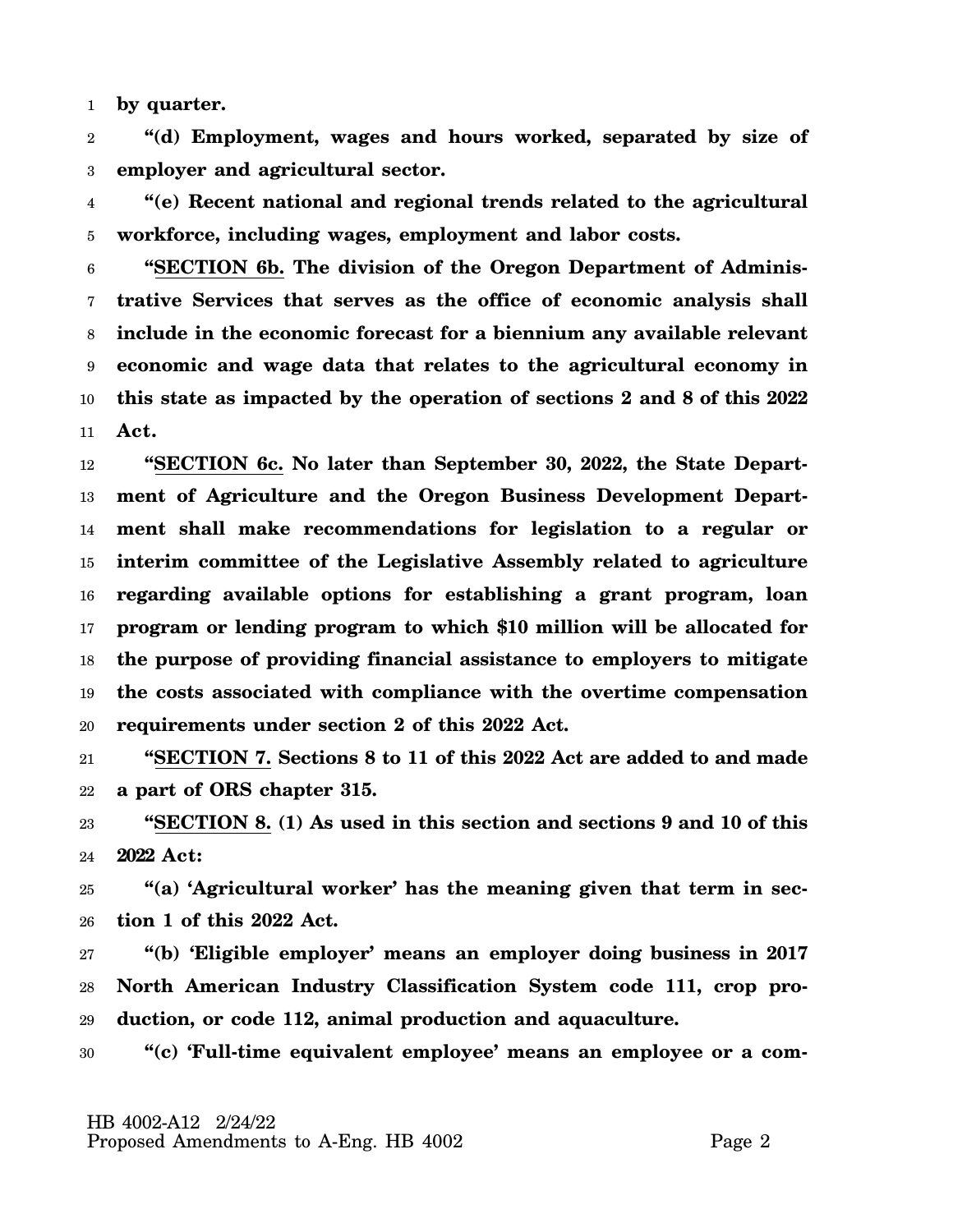1 2 **bination of employees that perform at least 2,080 hours of work for an employer in a calendar year.**

3 4 5 6 7 8 9 10 **"(2)(a) A credit against taxes that are otherwise due under ORS chapter 316 or, if the taxpayer is a corporation, under ORS chapter 317 or 318 is allowed for overtime compensation required under section 2 of this 2022 Act to be paid, for work performed in Oregon, by an eligible employer to agricultural workers on an hourly basis. The amount of the credit shall equal a percentage of the actual excess paid to agricultural workers during the calendar year in which the tax year begins, as determined under section 9 of this 2022 Act.**

11 12 13 14 15 **"(b) A labor contractor licensed under ORS 658.410 may not claim a credit under this section. An eligible employer may claim a credit under this section for wages paid to workers recruited, solicited, supplied or employed by a labor contractor on behalf of the eligible employer.**

16 17 **"(c) Notwithstanding ORS 317.090 (3), a credit under this section is allowed against the tax imposed under ORS 317.090.**

18 19 20 21 **"(d) A credit is not allowed under this section for any overtime wages paid to an employee who is exempt from the provisions of section 2 of this 2022 Act as a member of the immediate family of the employer.**

22 23 24 25 26 **"(3) Prior to claiming the credit allowed under this section, a taxpayer is required to receive a notice of acknowledgment from the Department of Revenue, as provided in section 10 of this 2022 Act, stating the maximum amount of credit that the taxpayer may claim for the calendar year.**

27 **"(4) If the amount allowable:**

28 29 30 **"(a) As a credit under this section against taxes imposed under ORS chapter 316, when added to the sum of the amounts allowable as payment of tax under ORS 316.187 or 316.583, other tax prepayment**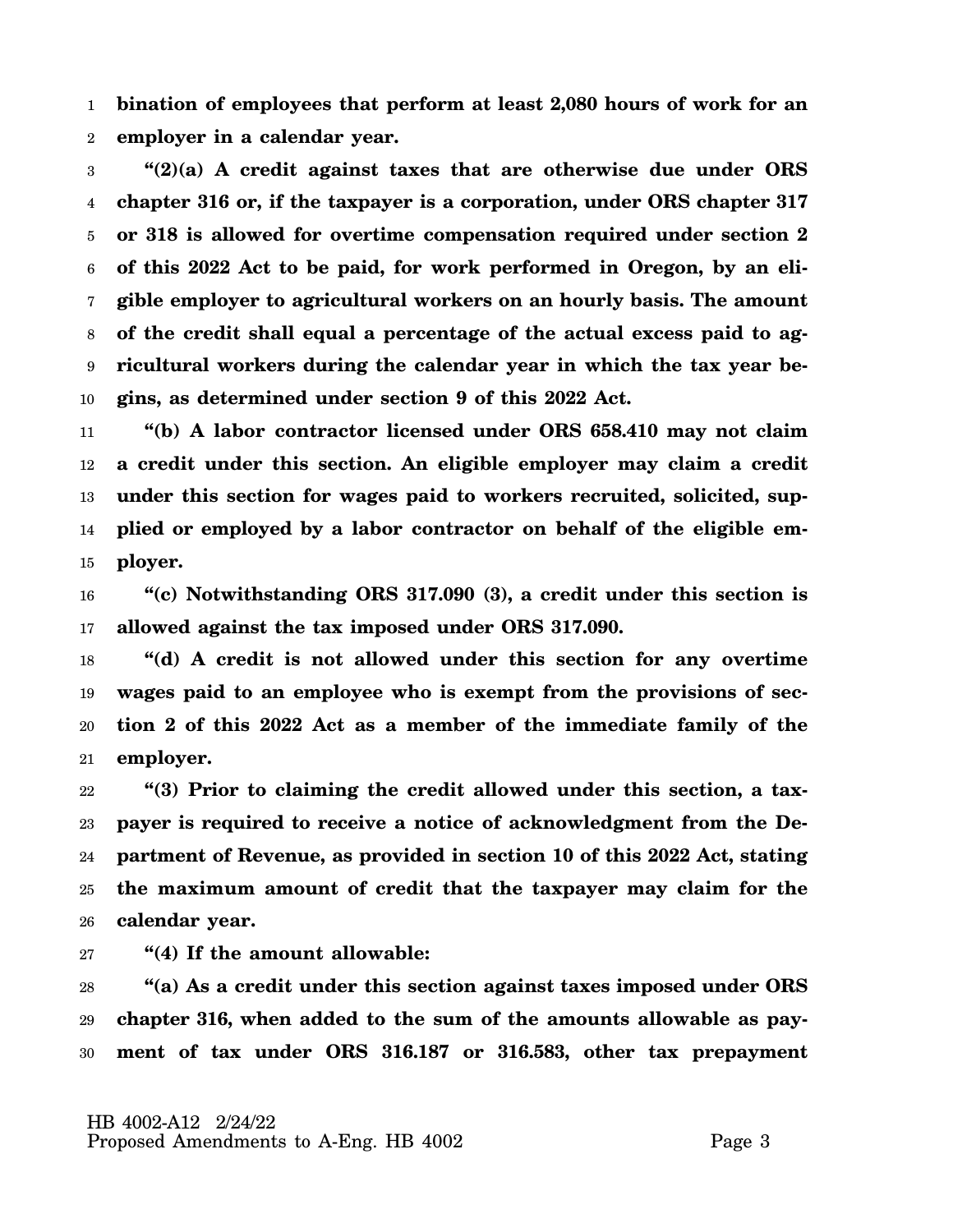1 2 3 4 5 **amounts and other refundable credit amounts, exceeds the taxes imposed by ORS chapters 314 and 316 for the tax year after application of any nonrefundable credits allowable for purposes of ORS chapter 316 for the tax year, the amount of the excess shall be refunded to the taxpayer as provided in ORS 316.502.**

6 7 8 9 10 11 12 **"(b) As a credit under this section against taxes imposed under ORS chapter 317 or 318, when added to the sum of the amount of estimated tax paid under ORS 314.515 and any other tax prepayment amounts, exceeds the taxes imposed by ORS chapters 314 and 317 for the tax year (reduced by any nonrefundable credits allowable for purposes of ORS chapter 317 for the tax year), the amount of the excess shall be refunded to the taxpayer as provided in ORS 314.415.**

13 14 15 **"(5) Any amount that is refunded to the taxpayer under this section and that is in excess of the tax liability of the taxpayer does not bear interest.**

16 17 18 19 **"(6) A nonresident shall be allowed the credit under this section. The credit shall be computed in the same manner and be subject to the same limitations as the credit granted to a resident. However, the credit shall be prorated using the proportion provided in ORS 316.117.**

20 21 22 23 24 **"(7) If a change in the taxable year of the taxpayer occurs as described in ORS 314.085, or if the Department of Revenue terminates the taxpayer's taxable year under ORS 314.440, the credit allowed under this section shall be prorated or computed in a manner consistent with ORS 314.085.**

25 26 27 28 **"(8) If a change in the status of a taxpayer from resident to nonresident or from nonresident to resident occurs, the credit allowed under this section shall be determined in a manner consistent with ORS 316.117.**

29 30 **"(9) The Department of Revenue shall adopt rules for the purposes of sections 8 to 11 of this 2022 Act, including policies and procedures**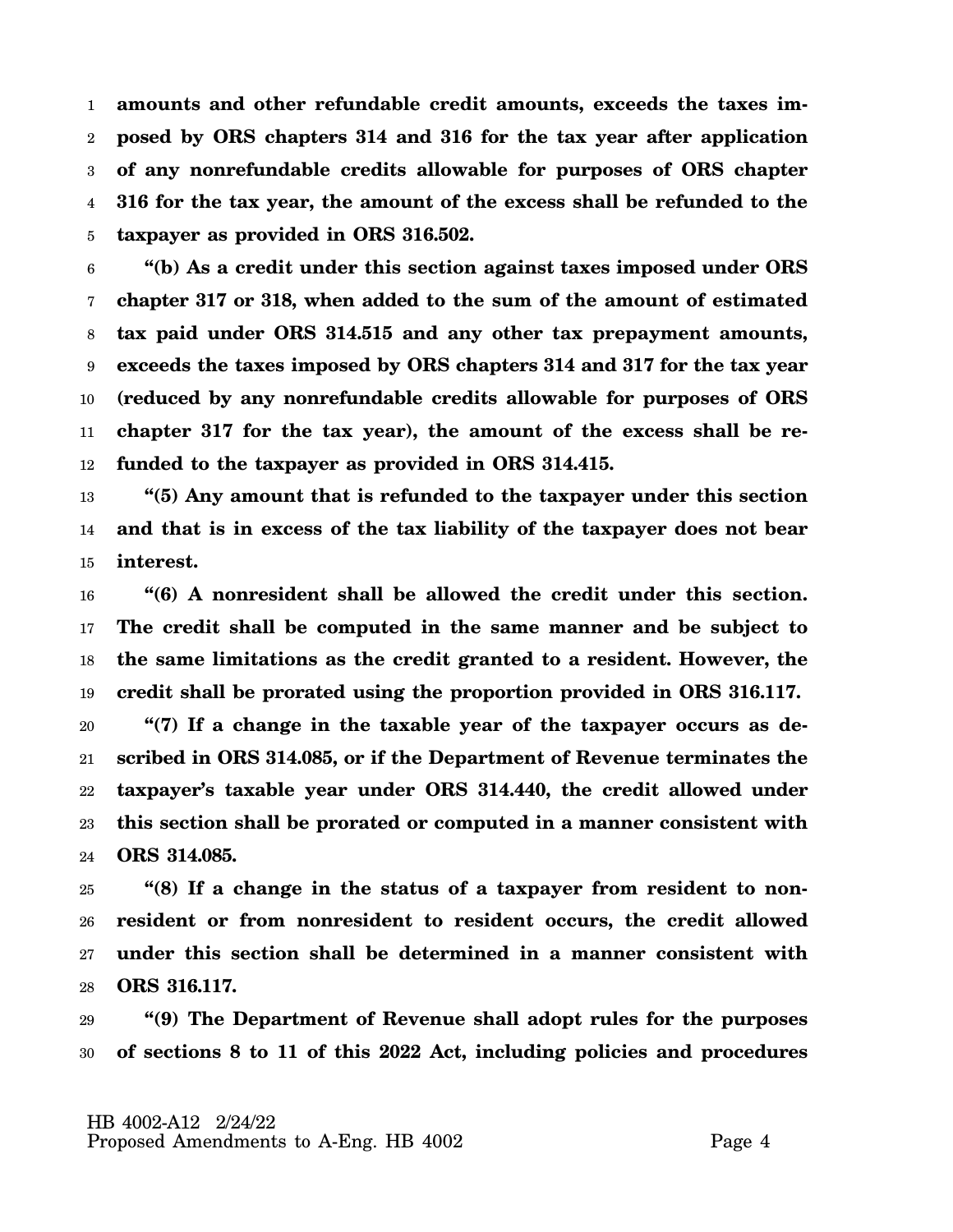1 2 **for providing notice to taxpayers regarding the credit allowed under this section as required in section 10 of this 2022 Act.**

3 4 5 6 7 **"SECTION 9. (1) The amount of credit allowed under section 8 of this 2022 Act shall be equal to a percentage of the additional wages paid as required overtime pay to agricultural workers by an eligible employer, in excess of regular pay, as set forth in subsections (2) to (5) of this section.**

8 9 10 11 12 **"(2) If during the calendar year the taxpayer employs more than 50 full-time equivalent employees and is not primarily engaged in the business of dairying, the following percentages of excess wages paid by the employer in a calendar year shall apply, for the following calendar years:**

13 **"(a) 60 percent, for 2023 or 2024.**

14 **"(b) 45 percent, for 2025.**

15 **"(c) 30 percent, for 2026.**

16 **"(d) 15 percent, for 2027 or 2028.**

17 18 19 20 21 22 **"(3) If during the calendar year the taxpayer employs more than 25 but not more than 50 full-time equivalent employees, or employs more than 25 full-time equivalent employees and is primarily engaged in the business of dairying, the following percentages of excess wages paid by the employer in a calendar year shall apply, for the following calendar years:**

23 **"(a) 75 percent, for 2023.**

24 **"(b) 60 percent, for 2024 or 2025.**

25 **"(c) 50 percent, for 2026, 2027 or 2028.**

26 27 28 29 30 **"(4) If during the calendar year the taxpayer employs not more than 25 full-time equivalent employees and is not primarily engaged in the business of dairying, the following percentages of excess wages paid by the employer in a calendar year shall apply, for the following calendar years:**

 HB 4002-A12 2/24/22 Proposed Amendments to A-Eng. HB 4002 Page 5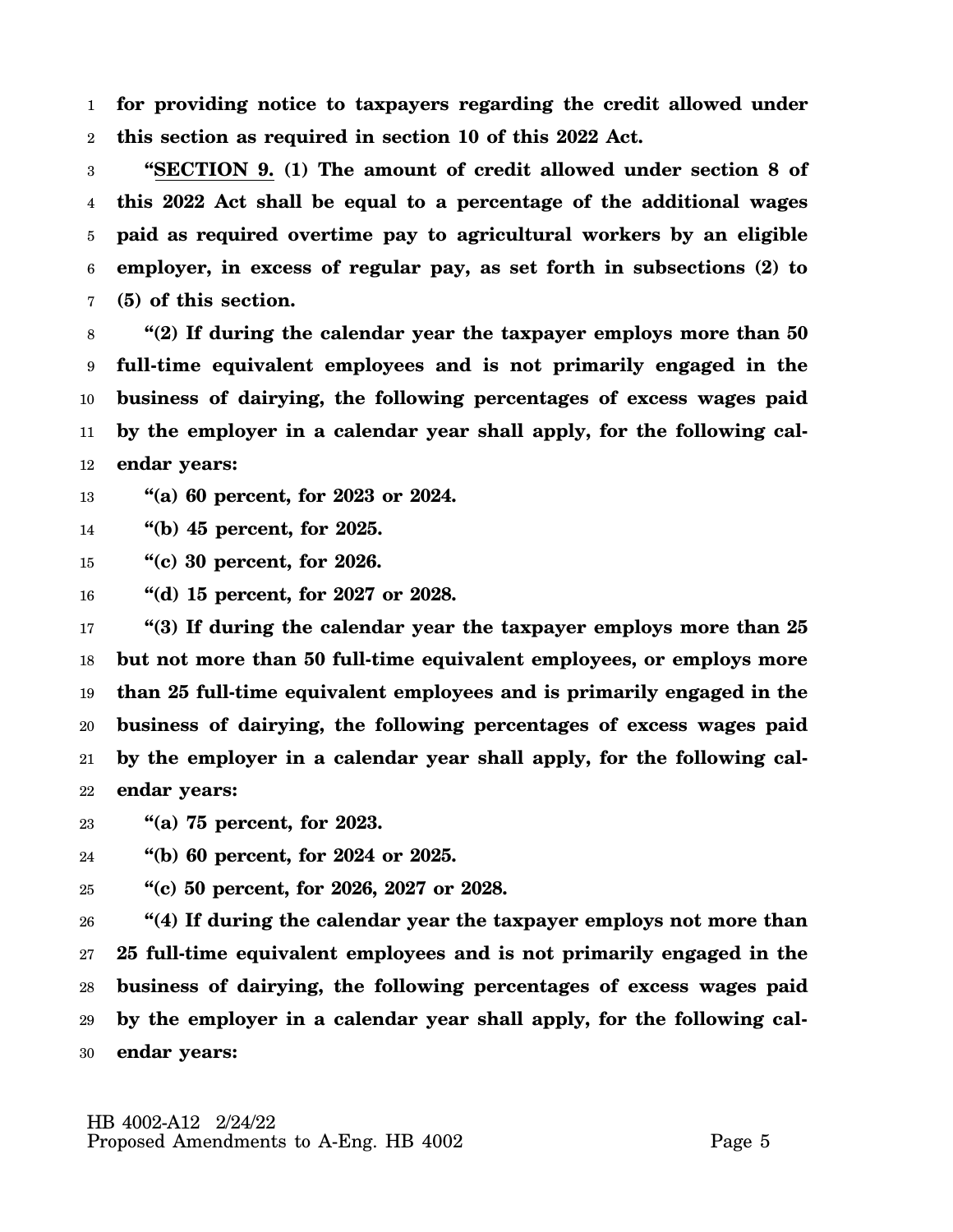- 1 **"(a) 90 percent, for 2023.**
- 2 **"(b) 80 percent, for 2024 and 2025.**
- 3 **"(c) 60 percent, for 2026, 2027 and 2028.**

4 5 6 7 **"(5) If during the calendar year the taxpayer employs not more than 25 full-time equivalent employees and is primarily engaged in the business of dairying, the credit shall equal 100 percent of excess wages paid by the employer.**

8 9 10 11 12 13 14 **"SECTION 10. (1) In order to receive a notice of acknowledgment from the Department of Revenue in support of a tax credit allowed under section 8 of this 2022 Act, a taxpayer shall submit to the department an application under this section. The application shall be made in the form and manner prescribed by the department and must be submitted by the taxpayer no later than January 31 following the calendar year for which the taxpayer seeks credit.**

15 16 **"(2) The taxpayer must include with the application required under this section the following:**

17 **"(a) The address and tax identification number of the taxpayer.**

18 19 20 21 22 23 24 **"(b) A statement by the taxpayer of the overtime hours worked and overtime wages paid, on an hourly basis, to agricultural workers employed by the taxpayer and the amount of overtime wages paid by or on behalf of the taxpayer as compensation to agricultural workers during the calendar year. The taxpayer shall provide aggregate data as to employees of the taxpayer who received overtime pay from the taxpayer and those who did not.**

25 26 27 28 **"(c) The number of the license issued under ORS 658.410 to any labor contractor used to recruit, solicit, supply or employ workers on behalf of the taxpayer, or other permit or registration numbers issued to the labor contractor.**

29 30 **"(d) If applicable, any license required under ORS 475C.065 or 571.281 or registration required under ORS 475C.792.**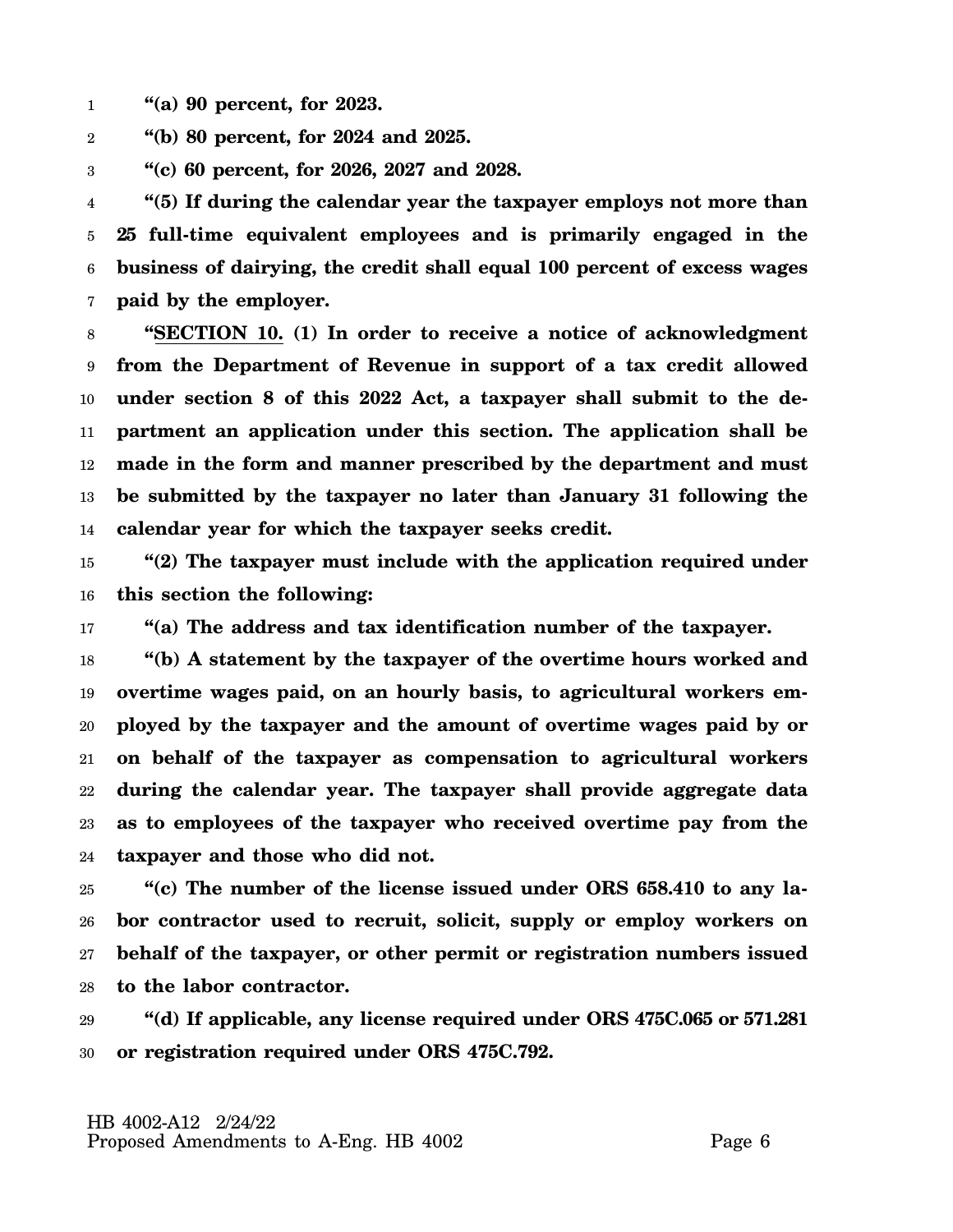1 2 3 **"(e) Any other information required by the department to verify the identity of the taxpayer or the potential maximum amount of credit allowed to the taxpayer under section 8 of this 2022 Act.**

4 5 6 7 **"(3) Upon receipt of an application under this section, the department shall immediately allow an extension, from the next applicable due date, for filing of the taxpayer's income or corporate excise tax return.**

8 9 10 11 12 13 14 15 **"(4) Not later than June 1 of the year in which the application under subsection (1) of this section is filed, the department shall issue written notice to taxpayers that meet the application requirements of this section. The notice of acknowledgment shall state the maximum amount of credit for which the taxpayer is eligible for the tax year. The credit claimed may not exceed the actual amount of excess paid as overtime wages to agricultural workers during the calendar year by the taxpayer.**

16 17 18 19 20 21 22 23 **"SECTION 11. The total amount allowed for tax credits for overtime wages under section 8 of this 2022 Act, as acknowledged in notices provided by the Department of Revenue under section 10 of this 2022 Act, may not exceed \$55 million for all taxpayers for any calendar year. If the department receives applications for the credit sufficient to exceed this amount, the department shall by rule proportionately reduce the amount of certified credits among all taxpayers applying for the credit.**

24 25 **"SECTION 12. Section 8 of this 2022 Act applies to tax years beginning on or after January 1, 2023.**

26 27 28 29 30 **"SECTION 12a. Following receipt of a report required under section 6a of this 2022 Act and submitted to a regular or interim committee of the Legislative Assembly, the Legislative Assembly shall consider making adjustments to the structure of the credit allowed under section 8 of this 2022 Act and shall revise the credit rate amounts provided**